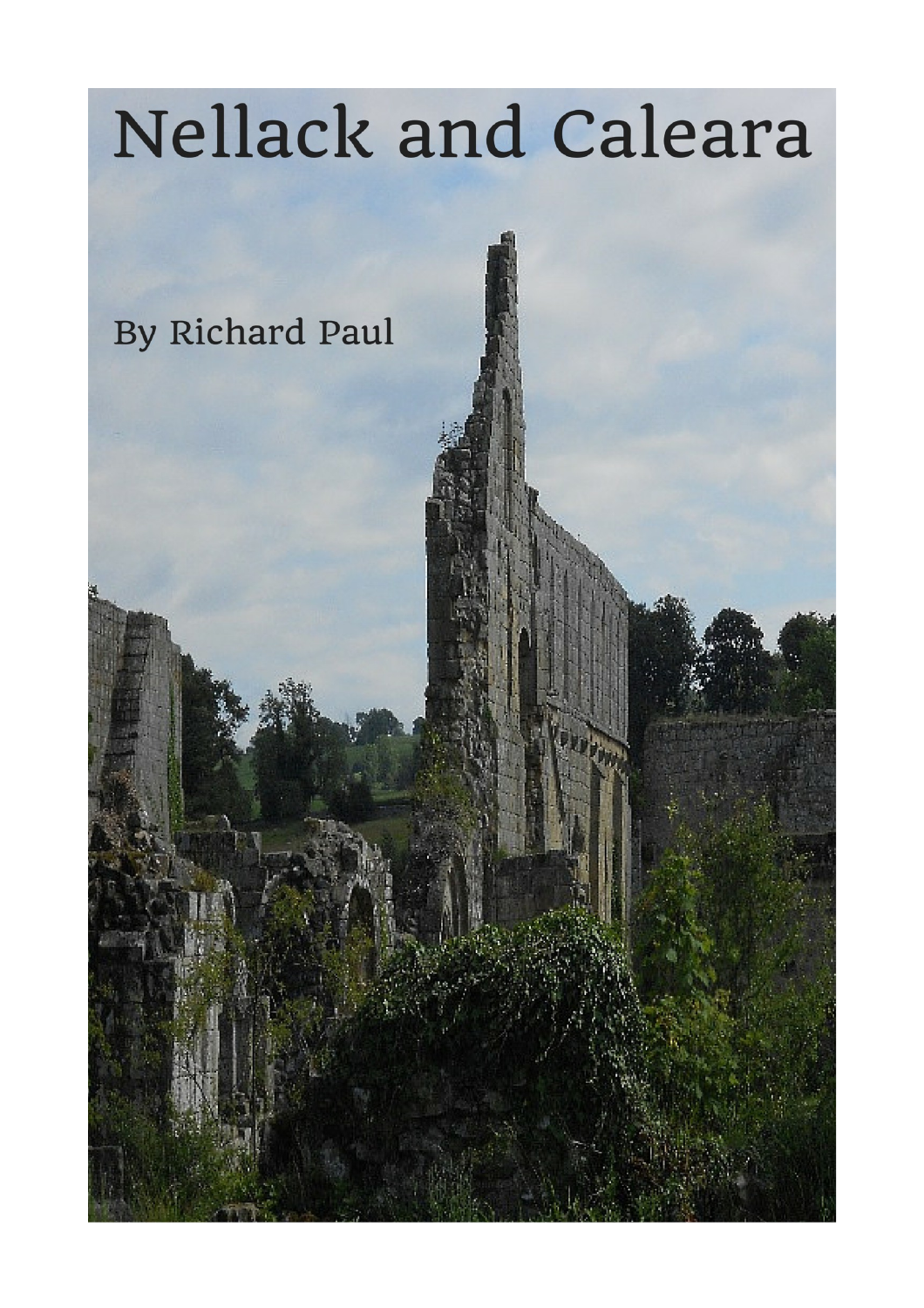# Nellack and Caleara

By Richard Paul

*Should love and destiny stride hand in hand, Doubt shall die and misery shall not stand.*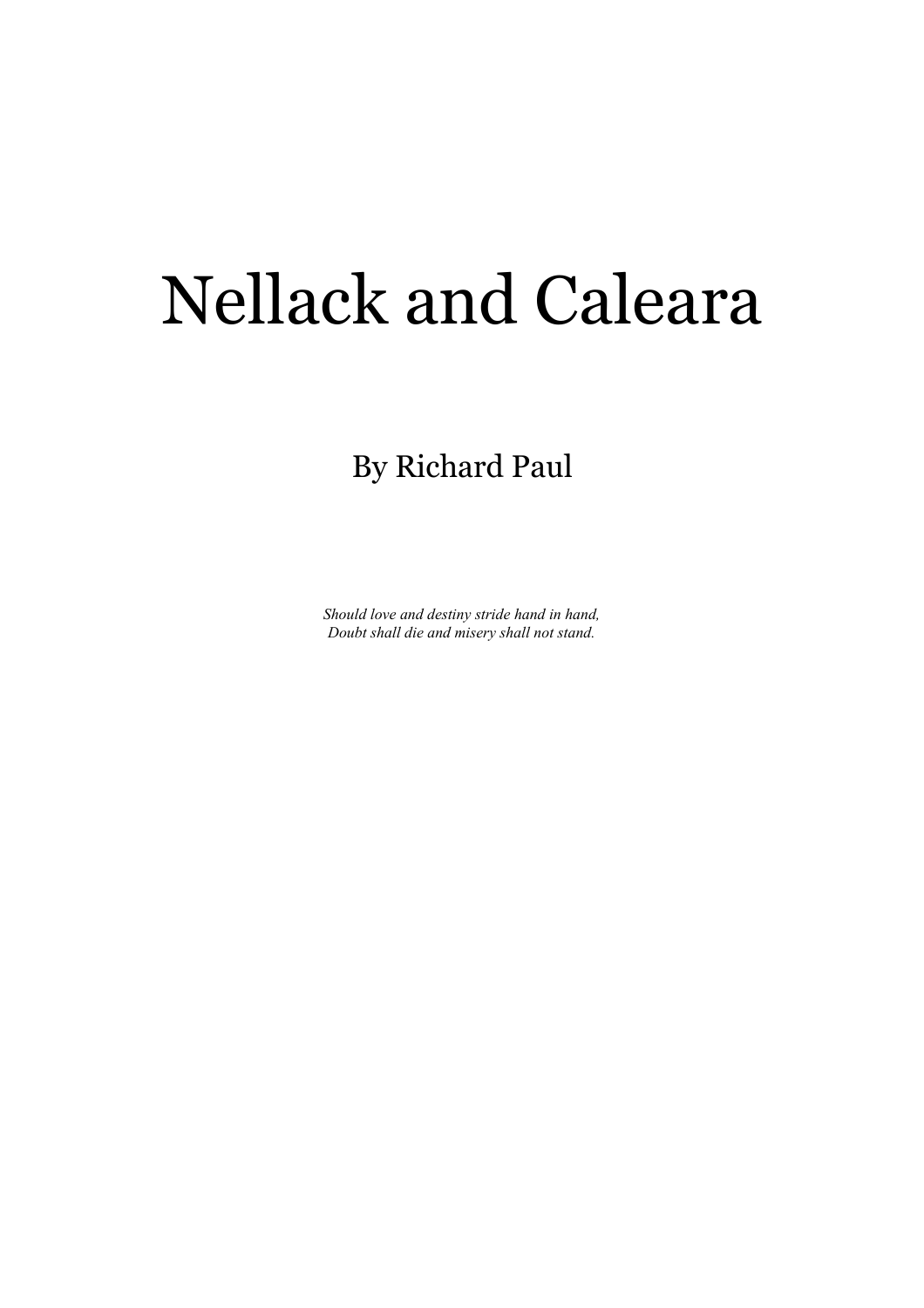*Dedicated to any readers who'd like something dedicated to them.*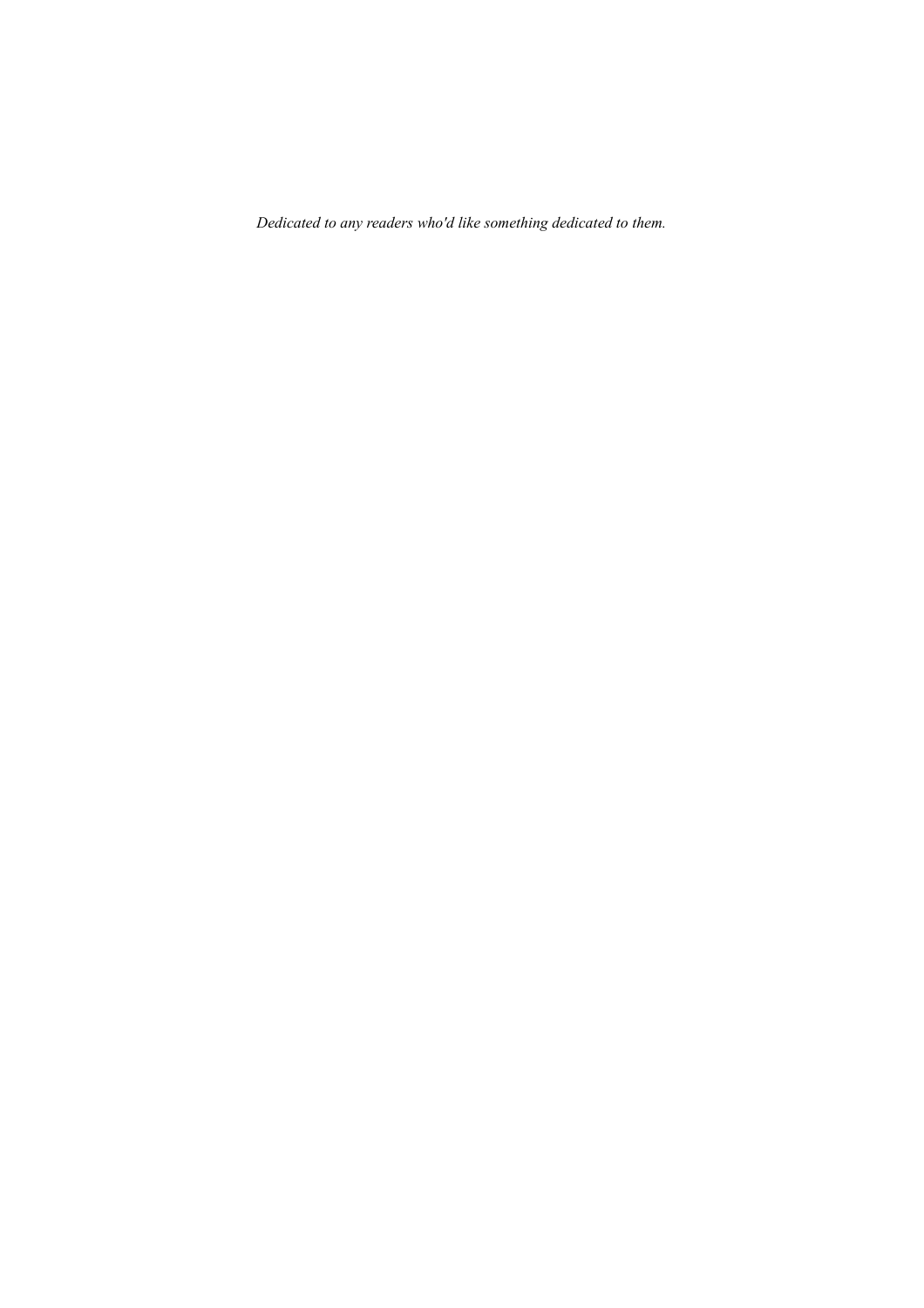In dwellings rich, a high hall and stately town, Each on either edge of the Wolven-wood,<sup>1</sup> There two scions of vassals to the crown Languished in lives bereft of all joy, good Only to ruder eyes, which saw, it seemed, renown. Yet though they were trapped by their world's ways, they would Not let their futures drag them down to drown.

Nellack, son to Nelladin, was the first. He was the heir to many southern lands.<sup>2</sup> In speech and poise and courtly grace well versed, Trained with arms as tradition did demand, His schooling was as a player's part rehearsed, From true valour and adventure he was banned Lest his bloodline be risked to face the worst.

Day by day and year by year, on it went, A life that bored him ceaselessly wore him Down till less and less were his young eyes bent To the birds in flight and the Wolf-wood's rim Which once had, maybe, called to him; 'Relent! Flee your slavish fate, to Me, dwell within! Find your true fate in the Wolven-Wood, Relent!'

A child's dream he deemed it be, and paid no heed.

Then came his sixteenth birthday, a day of note; His father said he was set to marry, (With a bargain dowry too, he did gloat,) The daughter of a nearby land's Marquis, A girl he knew did on his brother dote And he on her, their love was plain to see, Yet scorned to serve nobility's blind troat.

With this latest nail his future seemed set, A cheerless march beside a captive wife, One day cursing children to the same, and yet A chance remained for him to sidestep this life And possibly a kinder future get For his brother and betrothed; so much strife He could, with one great sacrifice, offset.

His eyes returned to the far-off Wolf-wood. And he thought that if he were to flee there now, To his brother, his inheritance would Be passed, and his engagement too endowed. He'd lose the life he resented for good, Which his brother would bear better anyhow, But could he survive in the Wolven-Wood?

Yet to actually leave proved for him hard, Home and family were not lightly shorn And to leave seemed pure folly, to discard Even his resented life, a first-born, Why should he now cast himself down so far? For weeks he lingered, his heart torn, But in the end he left, for wood and stars.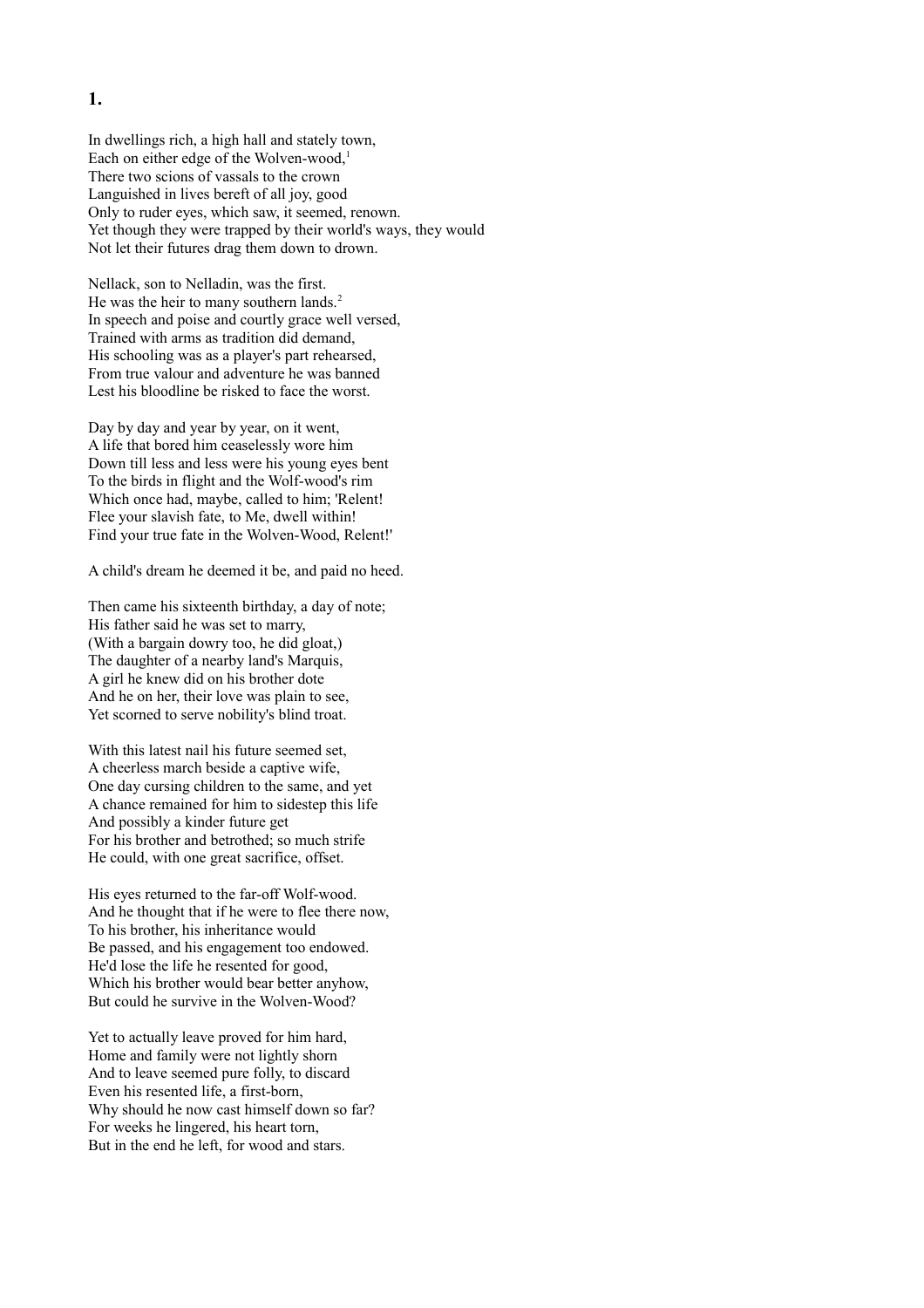The second was the Lady Caleara. Last of six children, unneeded, ignored. There was no swain nearby to marry her, No need to make her a higher house's ward. There *was* a Gold-convent which stood not far<sup>3</sup> Away where many daughters had been stored, Yet this was thought too cruel; the faith was marred<sup>4</sup>.

The Lady had grown up alone within The halls of her family's ancient keep. Too low to warrant their pride or chagrin Her notice was scant, her schooling cheap, Her truest childhood friend was a jade pen, Her only joy from worlds she carved in her sleep, Loneliness ever grew, her soul to darken.

She almost never spoke, there was no need, Her kin she rarely saw, and most knew her not. A living ghost in her home, damned indeed, A wraith atop the battlements where oft She stood, looking to the ground; would she be free With one more step? End the pain of her lot? At such a time came the whisper from the trees.

'Lift your eyes, see freedom on the horizon.'

Was this voice mere madness? She was not sure. Could she dwell in the Woods? She did not care. Escape, at last, tore at her with its lure. The Wolf-Woods promised freedom, so she'd go there. All she needed to survive she procured, A few small tokens of the keep she snared, And no one saw as she stepped out the door.

Dark and heavy storm clouds hung o'er her track, A biting wind tore at her o'er the wide plains And rain beat down upon her burdened back; Nature tested the girl's resolve through pain But she pressed on, enduring Earth's attack, For the trees at the horizon, to gain That life, that ceaseless sensation which she lacked.

A grudging sun emerged when she reached the trees At dawn; the whole night she'd spent in trudging And though this new domain she wished to see, Weary, she stumbled only to a clearing And on a stretch of sheltered grass she dreamed Of sunlight and summer breezes whistling Through boughs rife with nests and leaves of shining green.

The ways of woodlands she had long studied; She knew enough to forage and raise fire, To find the River Ujee, it's waters clear and clean,<sup>5</sup> To take shelter when the weather turned dire. And all these tasks she gladly did, for glee Now blossomed in her heart and transpired To outwit her gloom, but how long could this be?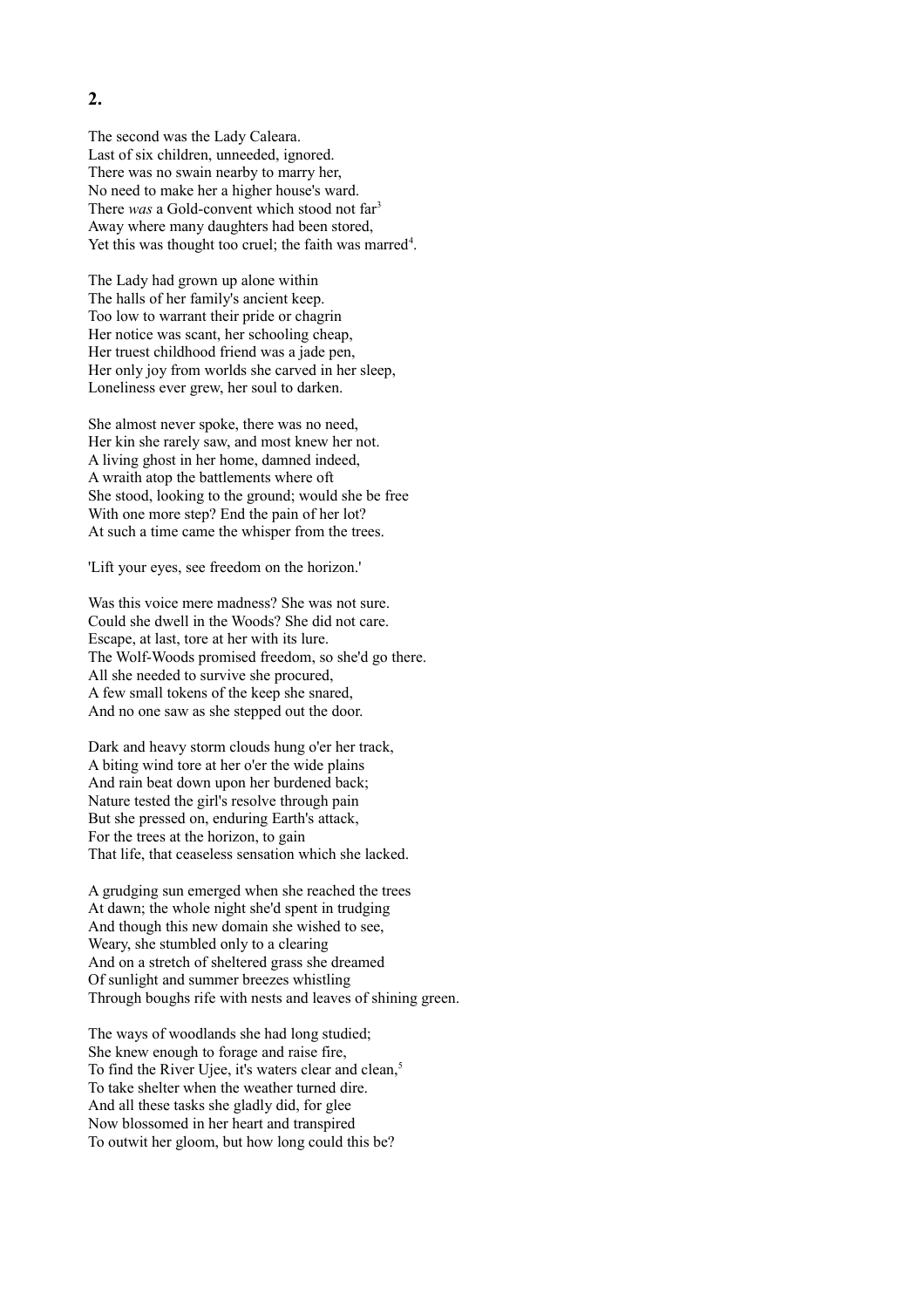#### Nellack too was versed enough in woodland lore, Though he found scant delight in a wild life. The comfort he'd forsworn he missed most sore And everywhere were beasts and beetles rife. Was this his future? A bed on muddy floors? Skinning maggoty deer with a stolen knife? Falling to degradation more and more?

He thought back to all he had left behind Which now looked not so foul as once it had, Nor life within the Woods a fate more kind. Foolish then his acts seemed, deeds of a cad Yet for his brother's future's sake he must find Some way to make long years bearable and Forge fair days from all to which he was consigned.

His thought and eye soon turned towards the North To lands scarce known, beyond the Wolven-Woods. Perhaps there a town dwelt, whence he might set forth And find therein a life worthy and good. Tarrying for neither planning nor thought He moved to flee as swiftly as he could From the damp and dank his recklessness had wrought.

To where the name of Nellack may stand forgot.

Caleara found first nought but pure bliss, Engulfed within the veil of endless trees. She deigned not think of all she had dismissed, Craving no comfort nor any prior ease. Delighting to be lost in the green abyss, Till time begat familiarity And day by day life felt the more amiss.

In the Keep or in the Woods, she was alone, No tree nor owl nor star answered her calls. Her bliss faltered and loneliness, left prone Since her flight, arose anew and galled At being cast out, it tore her to the bone. Like before, no creature paid heed to her squalls All her pain, she learned, she could not disown.

Bright paths she ran through recently seemed bleak, Her daily labours turned to slavish toil, Melancholy's leaching hold left her weak, Her dream of lifelong freedom had been foiled. She despaired of her lofty dream and meek She lay down, yielding to her mind's spoil And closed her eyes, for now an end did she seek.

But unlooked for, her eyes opened again, After a fever she'd taken had passed. Her body was weak and in constant pain, Yet warmed by a fire that she did not start And wrapped in her blanket, though she had not lain In it during her stupor. Now with a start She turned and saw Nellack, her life he'd sustained.

#### **3.**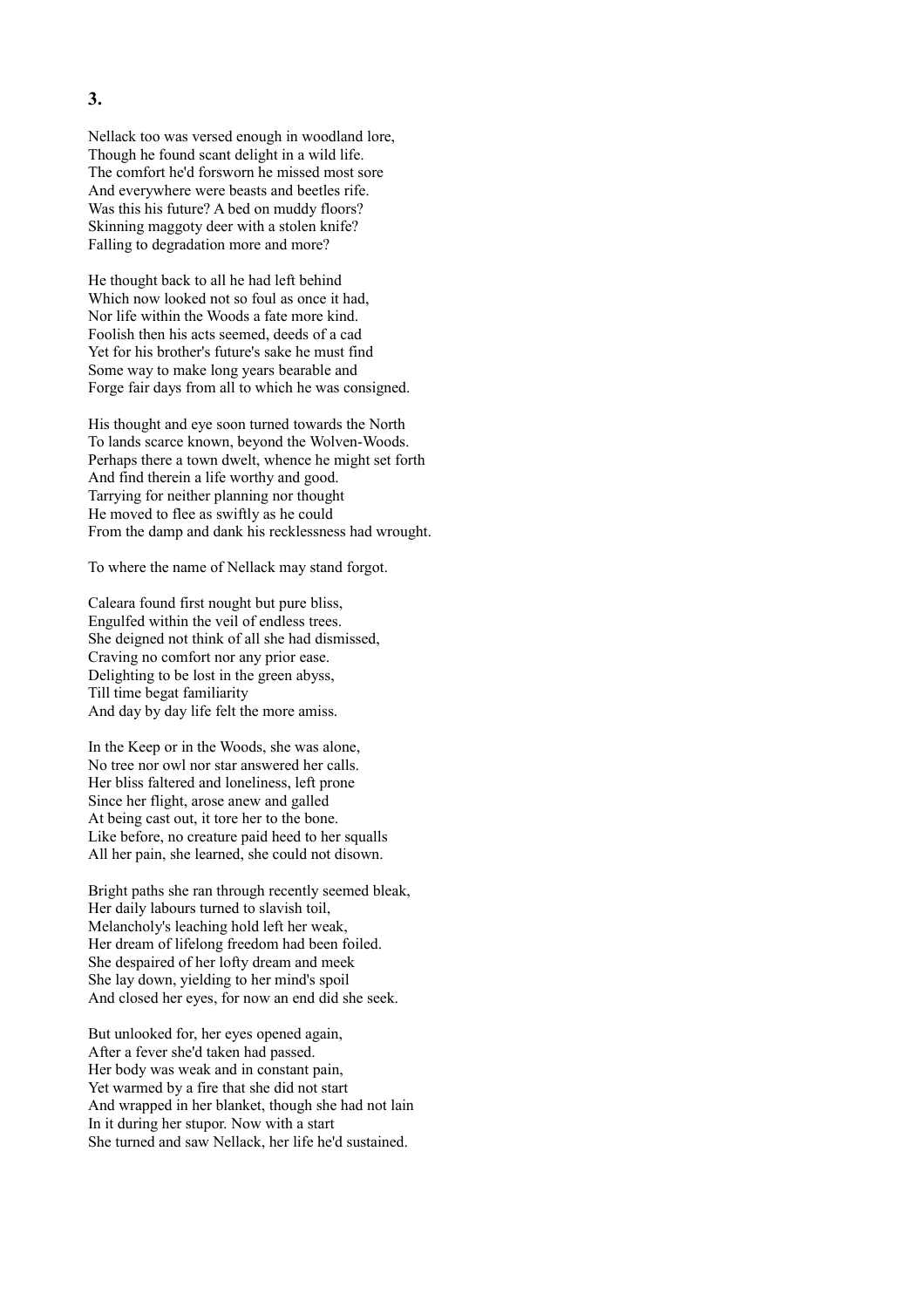Nellack had wound his way northward slowly, Through a brace of weeks until resting One day beside a bend in the Ujee He heard above the breeze the sound of weeping And following it he found beneath a tree Caleara, wasted and shivering With not long to live, lest he intervene.

Caleara saw this man and thought she dreamed In the lingering grasp of delusion, And each time she fell back asleep she deemed She'd wake to see no more of this illusion And yet as her senses slowly rallied There still was this intruder in seclusion, Sat near and silent beyond the realm of dreams.

Standing and bowing, old habits recalled, Nellack began to tell of what had passed But Caleara raised her hand and stalled His words, and hushed him each question he asked. She would not speak either, once more enthralled By a surely fated happening cast To her, and at once was her grief forestalled.

The Wolf, and his servant, sat and waited.

Nellack knew nothing of her, not her name, Nor her past nor how she came to this place. He knew only the tunes she hummed, the same She spluttered in sickness but now she graced The air with her true voice. He knew her games And dances and how laughter brightened her face, And soon he knew his heart was set aflame.

She knew nothing of him, but his heart, Both kind and caring, whose like she had not seen. As with her kin, for him, she had no part, No, point nor purpose, no need of her had he And still he'd tended her, and thus restart Her resolve to live amongst the Wolf's trees; She could endure, she knew, lest they moved apart.

Nellack knew his task was done, he could leave And press on to a new life in northern lands. But now he wished not half so well to achieve This goal, unless he could leave hand in hand With his dear mystery, but he perceived In her contentment, she'd not abandon This home of hers; thus roots he'd try to weave.

He stayed beside her through long and chilly weeks Together they dwelt, these two by fate paired And all the while she would not hear him speak Yet cheerful all the same was the time they shared. And soon they slept beneath the same quilt; for heat, And soon each bathed careless of what they bared, And soon the two were lovers, as was meet.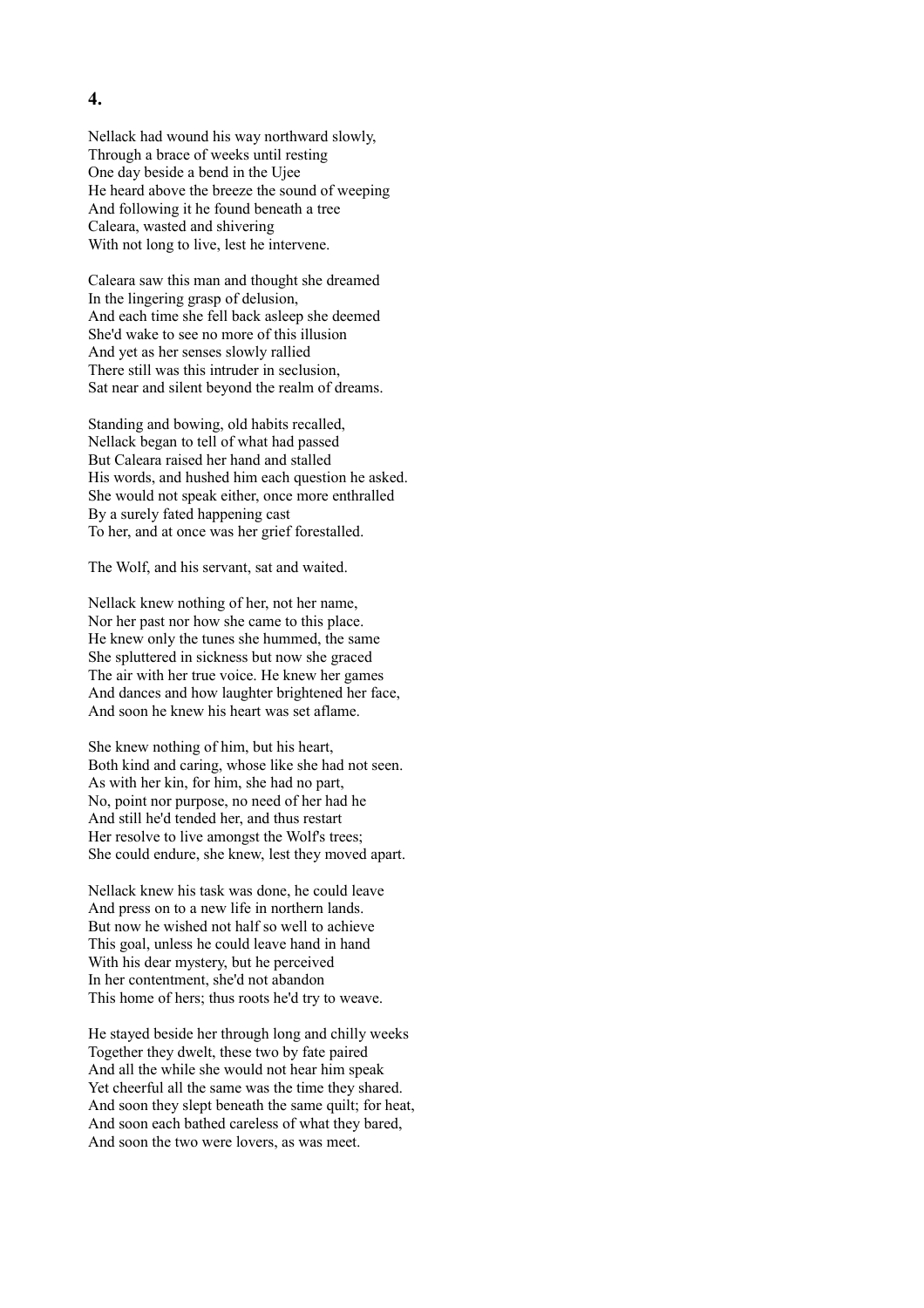A swift year passed beneath the canopy Of a woodland corner that echoed mirth. Cherished days yielded hours of glee, Fair nights they passed entwined upon the Earth, And soon their camp grew to a home worthy Of two who meant to dwell in the woodlands Till all their long, bright days ended peacefully.

And still they spoke no words throughout this year And scarce were they apart in those happy days, Suffering no worldly words to interfere, Nor any fear that either be borne away, To smirch in any way their long denied cheer. All their lives, perhaps, they might have had their way But fate had plans for the lovers, that was clear.

They took to venturing through their new domain, Finding shallow caves, deep hollows and streams; With natural bounties stretched out every way They wandered where they would, and mutely deemed The Woods were theirs and whatever they fained Do within their realm was their right. They were free, Till they found the Wolven City; Shaoltrane<sup>6</sup>

Overgrown, desolate and abandoned.

Tales once were told of this city of old, Before they were extinguished by the gold scourge.<sup>7</sup> To Nellack and Caleara this cold And crumbled, empty, ivy festooned dirge Of a homeland was a dirge untold. All through the day and clear-skied night they searched To see what answers this ruin did hold.

Hands clasped, never leaving each other's sight, They stalked the streets, marked mingled blood and shadows And wisps of ashen thatch near homes set alight. At midday they found a pit where black bones Were heaped, a testament to the grim blight That had destroyed this city long ago, Destroyed it all, maliciously, outright.

Yet one more soul dwelt in defiled Shaoltrane, The lovers found her when, with dawn nearing, To an almost pleasant grass-park they came, By now they thought there less cause for fearing. It was Nellack who saw it first, more profane Than any horror left here festering. Forgetting his silence, a curse he exclaimed.

Set on a broken chair in rotting raiment Was a grinning skeleton, run clear through And pinioned by an iron spear, which rent Her heart in yesteryears, and yet this hew Had failed, and as the young lovers bent Unwilling eyes toward the corpse they knew This fleshless body's life was not yet spent.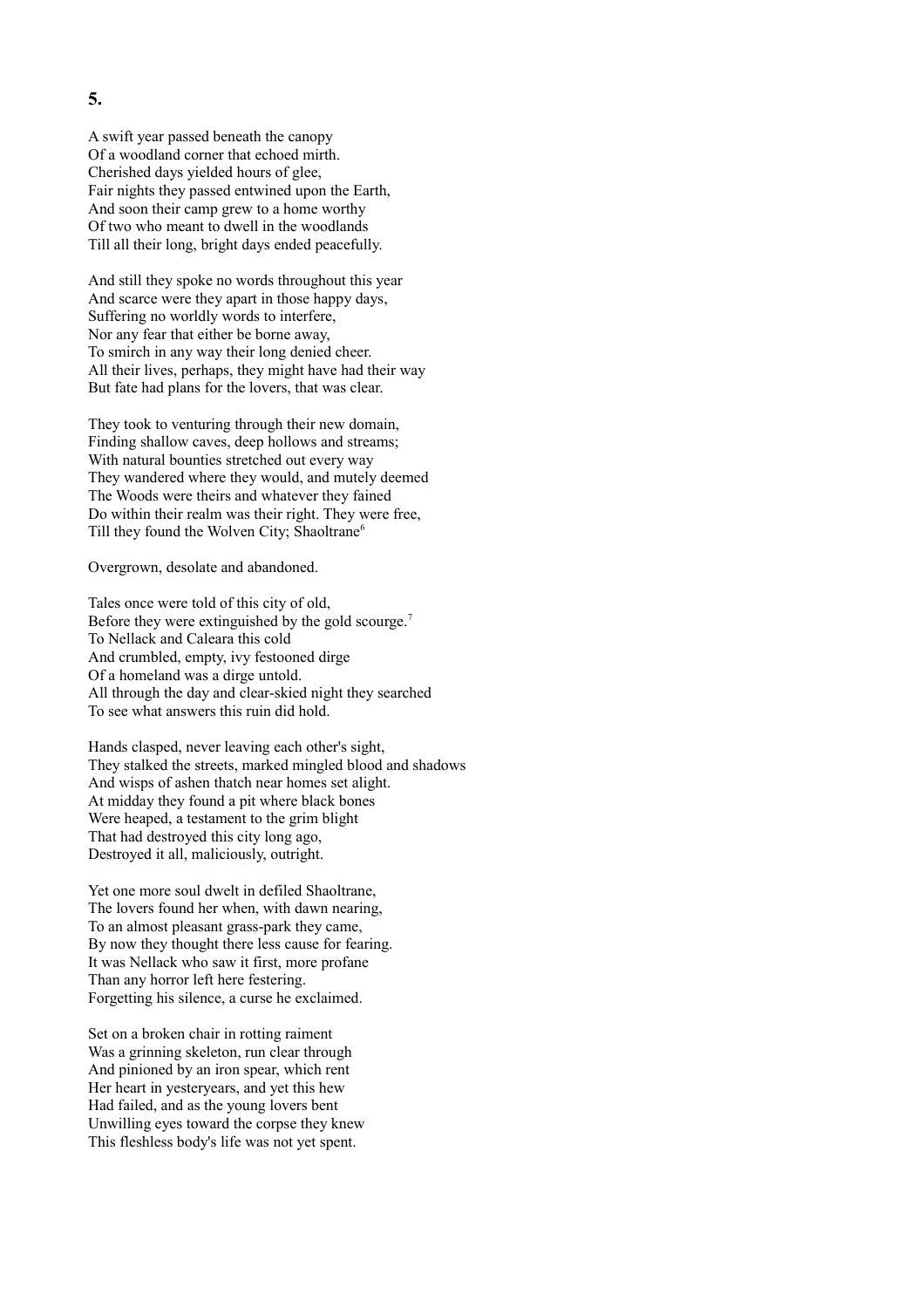No word it spoke, yet they could feel its greeting It had no eyes yet they could feel its stare. They sensed its satisfaction at this meeting And heard in their souls that it had brought them there. One arm, devoid of muscle, in a fleeting Ghastly flick lifted from the crumbled chair And brushed against the spear. Macabrely treating.

'Remove it.' Was the bidding, 'Remove it.' They felt the command again and again And stood unmoving, frightened from their wits Such living death was beyond the world's  $ken<sup>8</sup>$ And growing terror drove them almost to flit Away back down the desolated lanes To their trees, and all this lunacy forget.

But ere their legs could bear them from the dead, Out of the air they heard whispers emerge, Hints of pipes and lute strings, playing not dread As the grim surrounds suggested; no dirge But music for a wedding. Scents of bread And roasted meat and cakes and stew all merged, Then sounds of shoes on grass, where phantoms did tread.

Last came the sight of these ghosts of the Wolf Folk.

A memory played viscous before their eyes; A joyful wedding day in this dead place. Guests danced and sang and drank 'neath summer skies Whilst impish children pilfered snacks and raced About the flower-strewn grounds where they vied With their fellows in games noisy and crazed. Over all this the Matriarch did preside.<sup>9</sup>

The fleshless, deathless body on the chair Now to the sight seemed to be a woman Ancient in years and made weary by cares, Hunched on her throne, eyes shut and old skin wan Her face buried beneath her silver hair, Resting since the festivities began, Left in peace to languish in the warm air.

Minutes passed, and then a mighty sound Of horns and drums marked the wedding's commencement. Athwart two woven rugs the guests sat down As the bride, groom and all their attendants Emerged, clad in brown jerkins or long green gowns, Garb of the Wolf's folk, earthen yet resplendent. Colours of the Wolf's Faith, worldly and proud.

The bride was granddaughter to the Matriarch, The groom was a hunter, in skill matched by none. Up to the sacred stone circle they marched<sup>10</sup> Where waited the druid, the Matriarch's son, Leaning on his alder staff, smiling to mark How happy had his daughter now become. But ere they reached the circle, the day turned dark.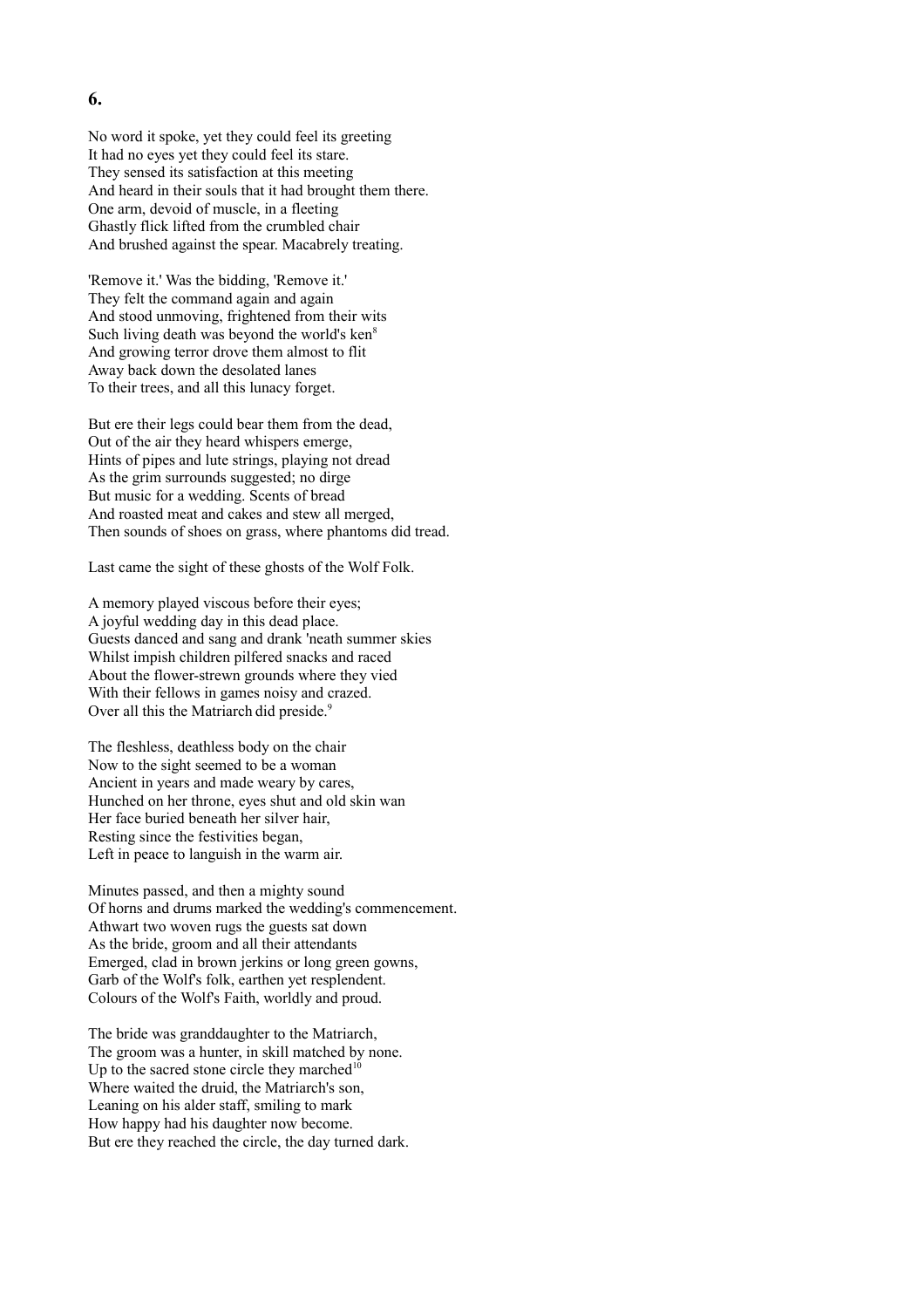New horns sounded from afar, then came the roars Of war dogs and men charging, scenting prey. Flames and screams flew out from behind smashed doors, The guests all stood, confused, shivering, afraid, To face a tide, fangs and swords trailing gore, Killing every living thing they found that day, Armoured men, three hundred strong, bringing slaughter.

The Wolven folk lived lives of peace, they could Not resist such sudden, senseless evil. Overwhelmed, they died ere they understood Why this horror was happening, whose will, Whose rancid will, had brought death to their Woods? But Nellack and Caleara knew the sigil Emblazoned on each killer's surcoat; Gold Hoods.

The 'Gold Hood', as worn by Saint Garrahow As he led the charge 'gainst the Twisted Mages; $<sup>11</sup>$ </sup> He cast them and their Demon Master down; The first legend of the earliest age Which ended with conquering Saint crowned A King and swiftly raising armies to wage<sup>12</sup> Bloody war on every evil he found.

Many Kings and Faiths slavishly aped his deeds.

Most recent and most hated by decent lands, The 'Faith of Garrahow' or 'The Gold Hood's Blades', For Saint and God they bore the sword and brand, Ever striving to see evil unmade And all its vulgar nests and dens unmanned, But their zealot eyes and meatless minds fain See evil in all whom they did not command<sup>13</sup>.

The young lovers who found Shaoltrane by chance Saw the young bride and groom overwhelmed by hounds. Caleara, enraged, took up a fallen branch And searched about herself, squinting, till she found a killer, his sword red, and perchance To save more from his blade, she swiftly downed the branch. It passed straight through him, and she blanched.

Nellack ran after his love, to deter her And saw her stroke pass through her foe, as through air. The killed paid no heed and made no stir When struck, on he went with long strides to bear Down on a fallen mother who called after Her fleeing children: tarry not to despair, Get out of the city, escape these curs.

Nellack knelt down beside her, reaching out, He tried to help her stand, help her escape But his hands passed straight through her, and without Time to wonder at this new strangeness, shapes Of metal, blade, hilt, gauntlet, throughout His chest sped, and the mother's entrails scraped, And Nellack's heart froze to hear her final shout.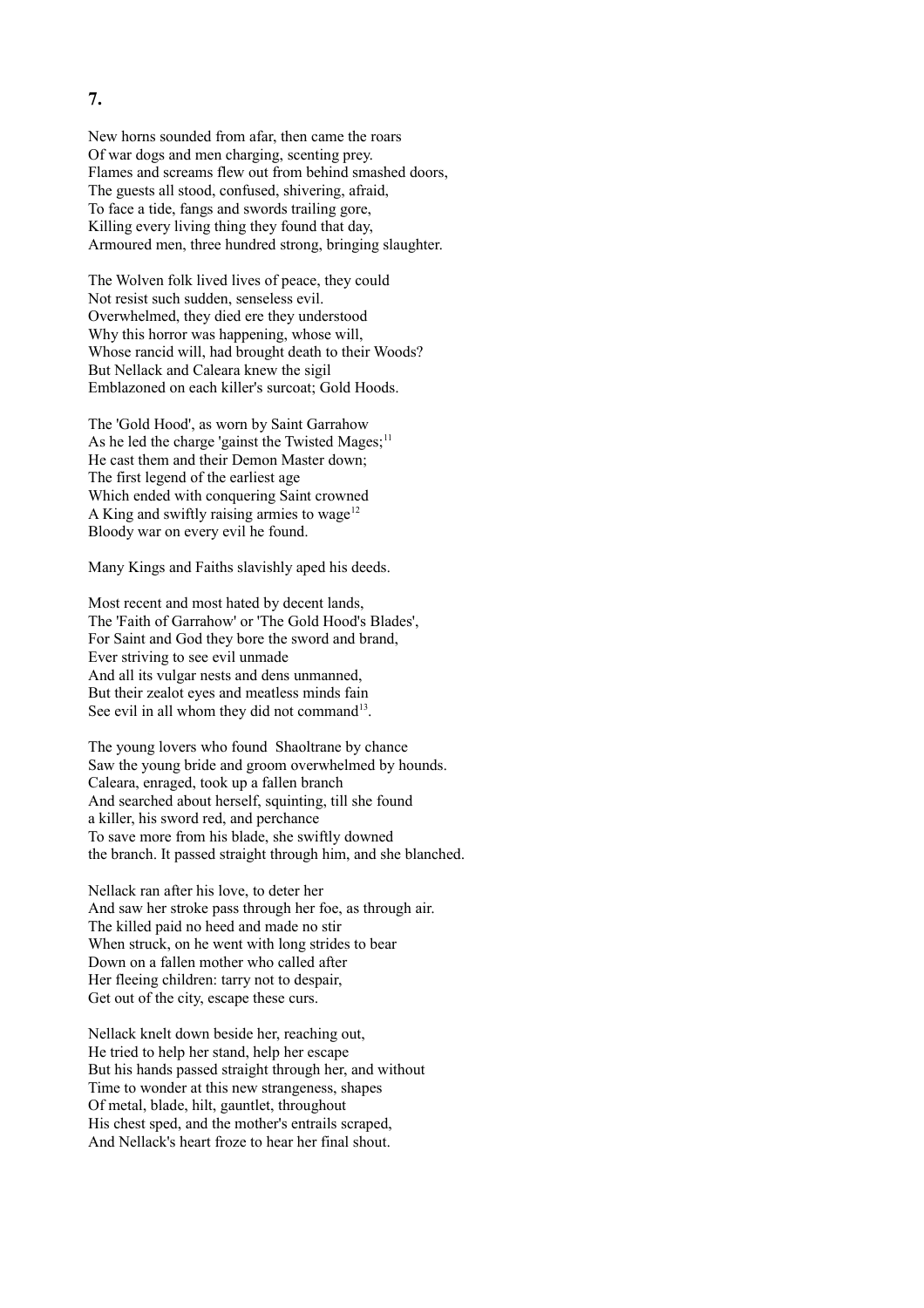What few could flee were pursued by the horde, Leaving the bodies of the wedding guests prone, Pawed by stray looters,whilst hounds engorged On still-warm meat. Over all this, on her throne, The Matriarch observed, already gored By the iron spear, now left to die alone, But death, by law, must wait. She was the Wolf's ward.<sup>14</sup>

Slowly the scene of slaughter faded back, The bodies and the flames all disappeared, The scores of scents from murder and sack Vanished, leaving only the ruins, long-seared, And last the screams that now were distant and lacked The number of voices they first did hear, Fell silent at last with all the screamers hacked.

Nellack and Caleara stood searching, She with her branch raised, he with shaking arms, For the recently salient razing, The foul, craven, unforgettable harm In what was now once more a pleasant clearing Of a ruin to which nature had wrought charm. They saw only the strange skeleton, staring.

'Remove it.' They heard again. 'Remove it.'

Caleara did not hesitate now And ran to where the Matriarch waited Taking the rusting spear and wrenching it out. Nellack followed, not to hinder nor berate But in the Southern custom for grief, he bowed Low to the Matriach and touched his pate To his palms, e're to share her pain, was the vow.

Slowly, with unnatural vitality, The Matriarch pushed her worn bones upright Her fingers fought against the wind mightily To touch the young ones who had lessened her plight. Neither of them could hold still easily, To see the fleshless bones draw near was a fright But they held fast, trusting to civility.

Hands fell to their shoulders, slithering on, The Matriarch's arms closed behind their backs Then with sudden speed her body fell upon Nellack and Caleara with a clack, And they flinched to feel this carcass they'd donned, They could not help but think they were attacked, But it was an embrace to which they'd been drawn.

'Long have I called to you both; drawing you..' They felt these words like wind inside a shell. 'Long have I whispered to your hearts, guiding you. Twas I who called you to the Wolf's Woods to dwell. And I who chose the paths which drew you to Each other. You'd fall in love, I knew that well, And long have I awaited you. I need you.'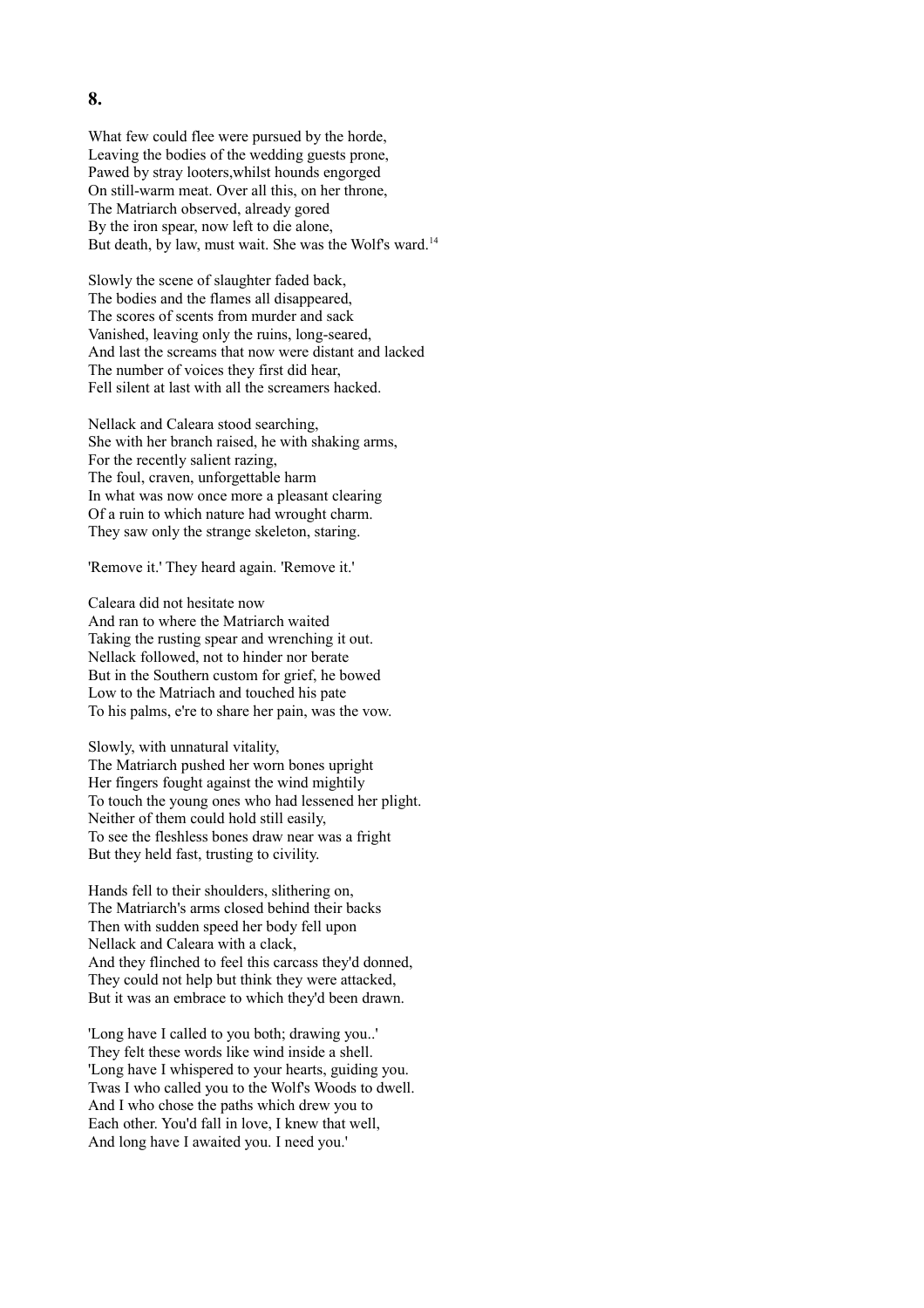She bid them sit down and then long she told Of the Wolven creed and deeds, its life and strife, From the God in Wolf's shape, Lathoohl the Old, Who wrought one quarter if the World for his wife To be, Saiyeo, who is the Moon, to behold.<sup>15</sup> On the history wove, through years when rife Were the Wolf's Folk, and through the Woods were sprawled.

She told of a foolish war, Wolf 'gainst Hound,<sup>16</sup> Brother Gods and all their children at arms. Two generations' worth of blood-washed ground Till the brothers learned wisdom, halting their harm. Of their followers left alive, most found New paths, and those who stayed henceforth disarmed The Wolf and his folk to peace now were bound.

Though this in turn led to the quiet and end The two lovers beheld; their life of peace, And quiet contentment; they could not defend Themselves and by day's end, all were deceased; Shaoltrane ransacked and left to descend Out of sight and memory, all had ceased, With only corpses left for foxes to tend.

Until now, with two new acolytes come.

When all was told, the Matriarch knelt down And took Caleara's hand in her own. 'I have a question girl, look you around And see where I have dwelt long years alone; This city was once the Wolf's Hallowed ground, Will you inherit and restore these stones? Be named my daughter, and take up the Wolf's crown?'

'And you boy, will you at last take her hand? Will you marry she whom you love this day? Become my son in law and all this land Govern by her side, the mark of death allay By leading new folk here, teach them to stand Against an inevitable future frey? Will you both make a third Wolven Kingdom grand?'

Nellack and Caleara sat and thought Looking to each other, conversing silent They soon knew the other believed they aught To do this thing, destiny surely sent Them to this place, and both he and she had sought, A home to belong in, it was why they went To the Wolven-Wood; now home they'd been brought.

And as for marriage, what question was there For two lovers linked together by fate? The year they'd spent together free from care Had proved beyond all doubt to both that no mate Besides the one they'd chanced upon was there. It was time for them to be wed and create A home for those who, like they'd been, were ensnared.<sup>17</sup>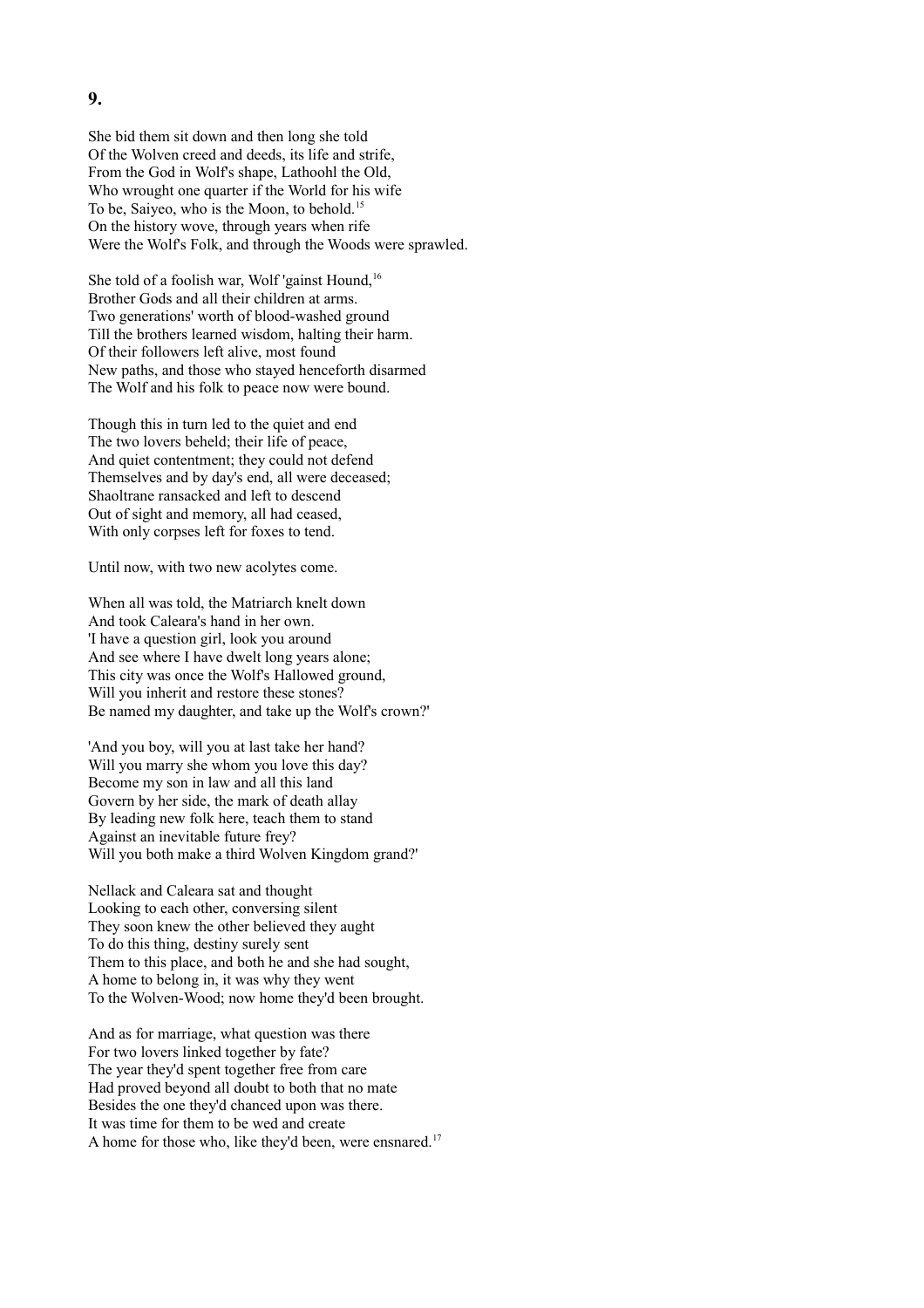They washed and mended old wedding raiment Stashed in a house that had not burned so well; From rags and sticks they fashioned makeshift tents And down them, in defiance of the knell That long had lingered in this shrine of lament, The lovers emerged as fair summer rains fell And down the rotten rugs to the circle went.

There the Matriarch stood, her son's staff gripped tight, And marked how happy her daughter had become, And her betrothed too, she thought they might Indeed revive the Wolven Kingdom from Its wrongful death, but even if the fight Was too great, at least she'd live to see The scum who butchered all thwarted ere night.

She spoke the words of the ceremony, Nellack and Caleara spoke at last. He heard her pledge herself with words honied, She heard him do the same in tones of brass, At last, to signify their matrimony The two clasped their hands atop the outstretched staff And thus they stood, now reborn and married.

There too, at last, each learned the other's name.

The Matriarch's hand slipped suddenly to her side And in a swoon she fell onto the stone Her children watched in sudden shock, their eyes wide But her phantom voice inside their heads groaned: 'Do not fear my loves, tis past my time to die. My task is done, the curse lifted from my bones. Farewell, live long for me and with joy abide.'

Long they both wept for the mother they had found, Then taking up her bones they laid her to rest Inside a barrow her kin raised out the ground.<sup>18</sup> Ever more, peaceful Earth, not iron-pierced breast Would cause her stillness; painless sleep, unbound. Nellack and Caleara, at her behest, Went home, and began to plan for the Wolf's test.

Of Nellack and Caleara, more tales are told. Of the refugees and outcasts they took To their banner, of Wolf cities four-fold, Of their son, who hight the Father of Rooks And their daughter, the Bane of hooded gold, Of the war that all the Wolven-quarter shook And yet more lost to reckoning and untold.

But this tale ends with a fair summer's night, With a newly-wed pair stood beneath the moon. Neither could have hoped to find love with their flight From cosy hearths and lives they strove to impugn, Now here they were, their quest ending in delight, A future of greatness waiting to be hewn By those whom the world had lost from its sight.